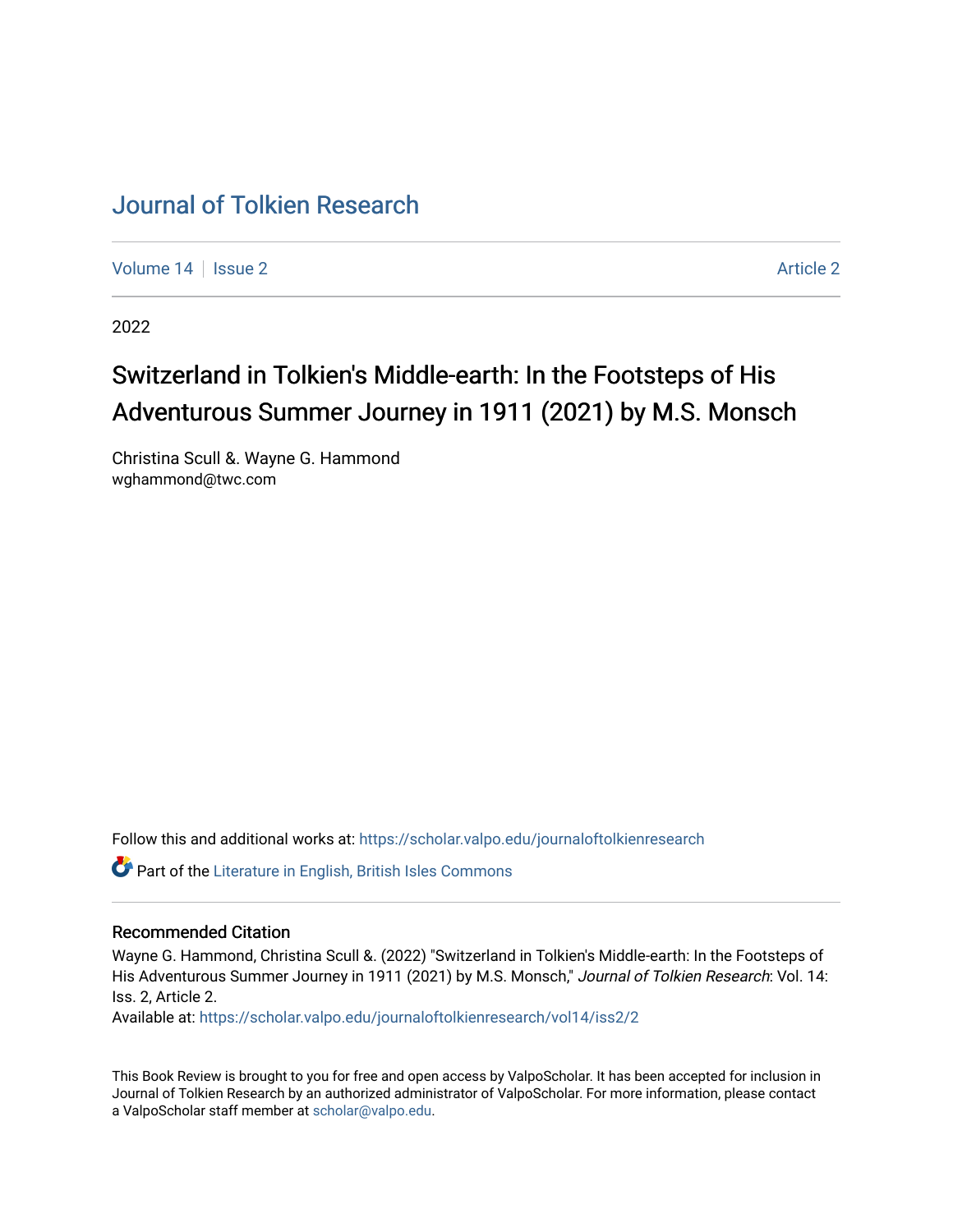*Switzerland in Tolkien's Middle-earth: In the Footsteps of His Adventurous Summer Journey in 1911*, by M.S. Monsch. Foreword by John Howe. Zurich: Martin S. Monsch, 2021. 294 pp. \$36.00 (trade paperback) ISBN 9783907323021. Also available in ebook format.

Tolkien's visit to Switzerland as a young man, in the company of his Aunt Jane Neave among others, has fascinated his readers since Humphrey Carpenter wrote about it in his *Biography*, quoting from Tolkien's own account to his son Michael in a letter of 1967. Bilbo Baggins' "journey from Rivendell to the other side of the Misty Mountains" in *The Hobbit*, "including the glissade down the slithering stones into the pine woods, is based on my adventures in 1911", Tolkien said; it was an "*annus mirabilis* of sunshine in which there was virtually no rain between April and the end of October, except on the eve and morning of George V's coronation" (*Letters*, p. 391). His recollections fifty-six years later included vivid mental pictures of his travels, but details were no longer clear to him. One of his companions, Colin Brookes-Smith, also left a private memoir of their Swiss holiday, likewise long after the event, but his account and Tolkien's do not entirely agree. More recently, enthusiasts such as Denis Bridoux, Alex Lewis, and Elizabeth Currie have written about their attempts to trace the journey of Tolkien's group more precisely, as far as that is possible in Switzerland as it is today, with its reduced glaciers among other changes in the past century. With limited and uncertain evidence for Tolkien's route, his followers naturally have had to make many educated guesses.

The latest publication in this vein is Martin S. Monsch's *Switzerland in Tolkien's Middle-earth*. Subtitled *In the Footsteps of His Adventurous Summer Journey in 1911*, it includes detailed suggestions for those who wish actually to follow in Tolkien's footsteps among the mountains, hills, and valleys of Switzerland. It has many excellent photographs and maps, and it attempts to reconcile Tolkien's and Brookes-Smith's accounts where they vary. If we were to find ourselves on a visit to Switzerland, and wishing to view the same sights as Tolkien in 1911, we would want to have Monsch's book at hand. This is not, however, its particular slant, which is revealed in its title proper: Monsch is primarily concerned to find sources for characters and places in *The Hobbit* and *The Lord of the Rings* within Swiss landscapes and literature.

In a perceptive foreword, artist John Howe comments that "pinpointing a source of inspiration is not as simple as following a watercourse upstream to its fountainhead. Inspiration may go underground, change direction and flow, branch as well as receive tributaries. Inspiration is syncretic, a source may not be exclusive, but a conjoining of impressions" (xi–xii). Apart from a good *apologia* for sourcehunting in general, this serves as a rationale for Martin Monsch casting a wide net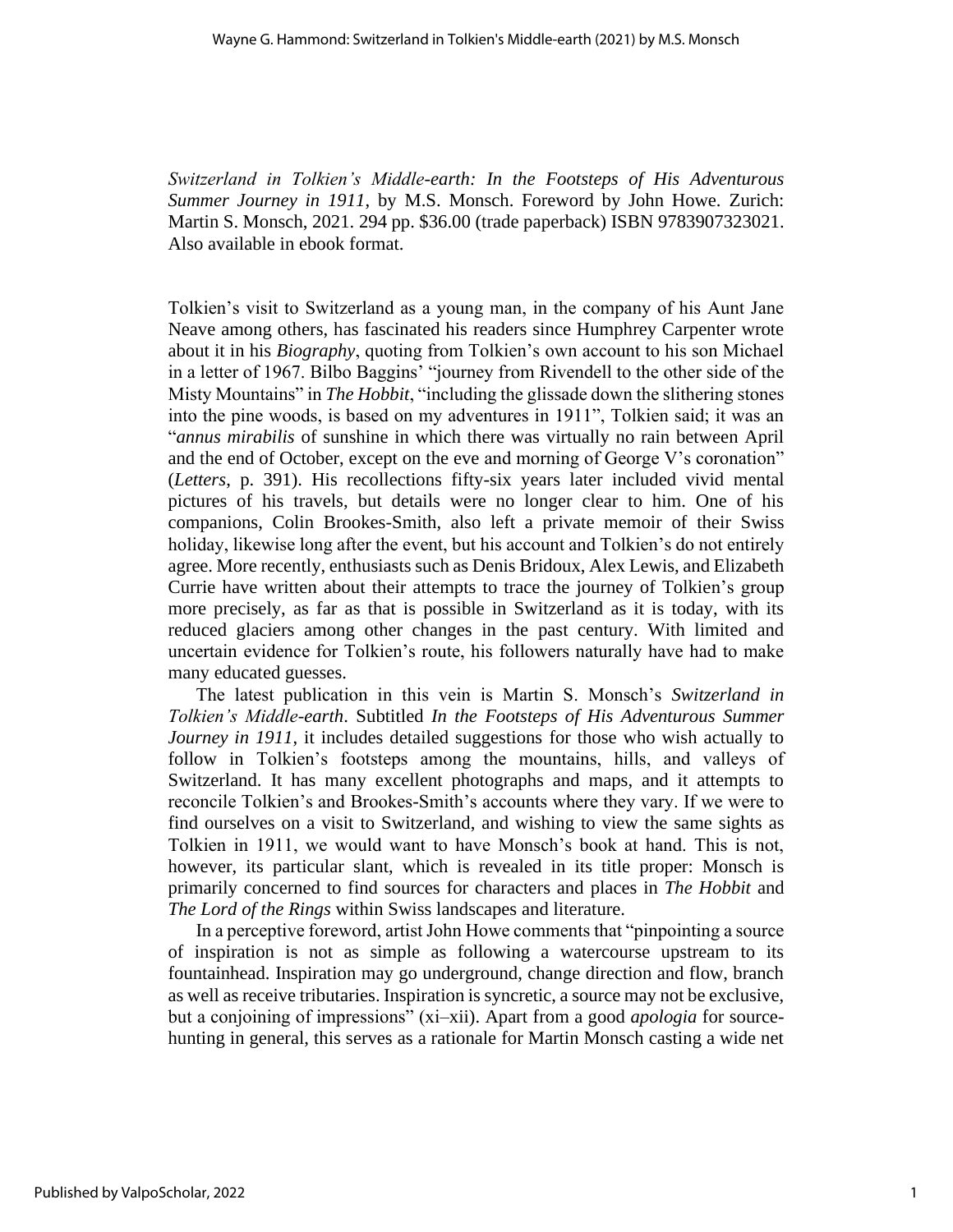for Tolkien's sources, as they may have been, specifically as they may have been concerned with Switzerland. He followed Tolkien's route of 1911 (as he interpreted it) "through some of the most spectacular parts of the Alps", in search of his "treasures of inspiration" (xv). "In addition to the landscape, I was on the lookout for local tales, legends, and literary works by other famous travelers", Monsch says, and came to suspect that Tolkien "might have been inspired not only by the geography but also by the stories connected with the landscape." Although he acknowledges that "Tolkien was inspired by a wealth of sources", such as "Germanic-Norse and Celtic legends . . . and the novels of William Morris and George MacDonald", Monsch "became convinced that the influence of the Swiss journey was immense, not only for the geography of Middle-earth and the plot in *The Hobbit*, but also for the plot in its sequel, *The Lord of the Rings*" (xvi).

With this introduction in mind, we steeled ourselves for a book which was heavily speculative, and indeed that is the nature of *Switzerland in Tolkien's Middle-earth*. But it soon became apparent that, unlike so many other writers about Tolkien in recent years, who present speculation as if it should be fact and then treat it as if it were, Monsch is always aware that he can be certain of very little in regard to Tolkien's sources or intentions. Part of the way through his first chapter ("In the Bernese Oberland: Rivendell and the Misty Mountains"), for example, he points out that for all of the works he lists, "an influence on Tolkien seemed likely to me, *but please see for yourself*. There is always a certain danger that a third source influenced both Tolkien and the text" (50, italics ours). When arguing that the Rhine Falls were a source of inspiration for the Falls of Rauros, he admits that he "may be a bit biased", for he grew up in their vicinity, and he allows immediately that Tolkien could have been inspired instead by Niagara Falls, the Blue Nile Falls in Ethiopia, or Victoria Falls in Zambia – which is as good as saying "anything is possible". Again it is John Howe in his foreword who puts it most helpfully: Monsch is not in his book "necessarily proposing that *every* parallel he draws is true, but that all are worthwhile weighing and considering" (ix).

Those who follow trends in Tolkien studies will know that one of these is the desire to document, or to claim with wishful thinking, that Tolkien visited a specific location, or that he based one of his fictional landscapes on a place in the real world. The unspoken corollary to this argument is, of course, that he found it hard to invent without something external to guide him, and that notion cannot possibly stand against what we know of his genius for creation. Switzerland, at least, is one of the few places he visited without doubt, and which we know influenced his fiction because he told us so. Monsch, therefore, is on solid ground (so to speak) in devoting a book to Tolkien and Switzerland. He himself is Swiss, and knows well his country's hiking paths and history.

It must be said for Monsch that he has considered, for better or worse, a remarkably wide and unusual variety of possible sources for Tolkien's stories of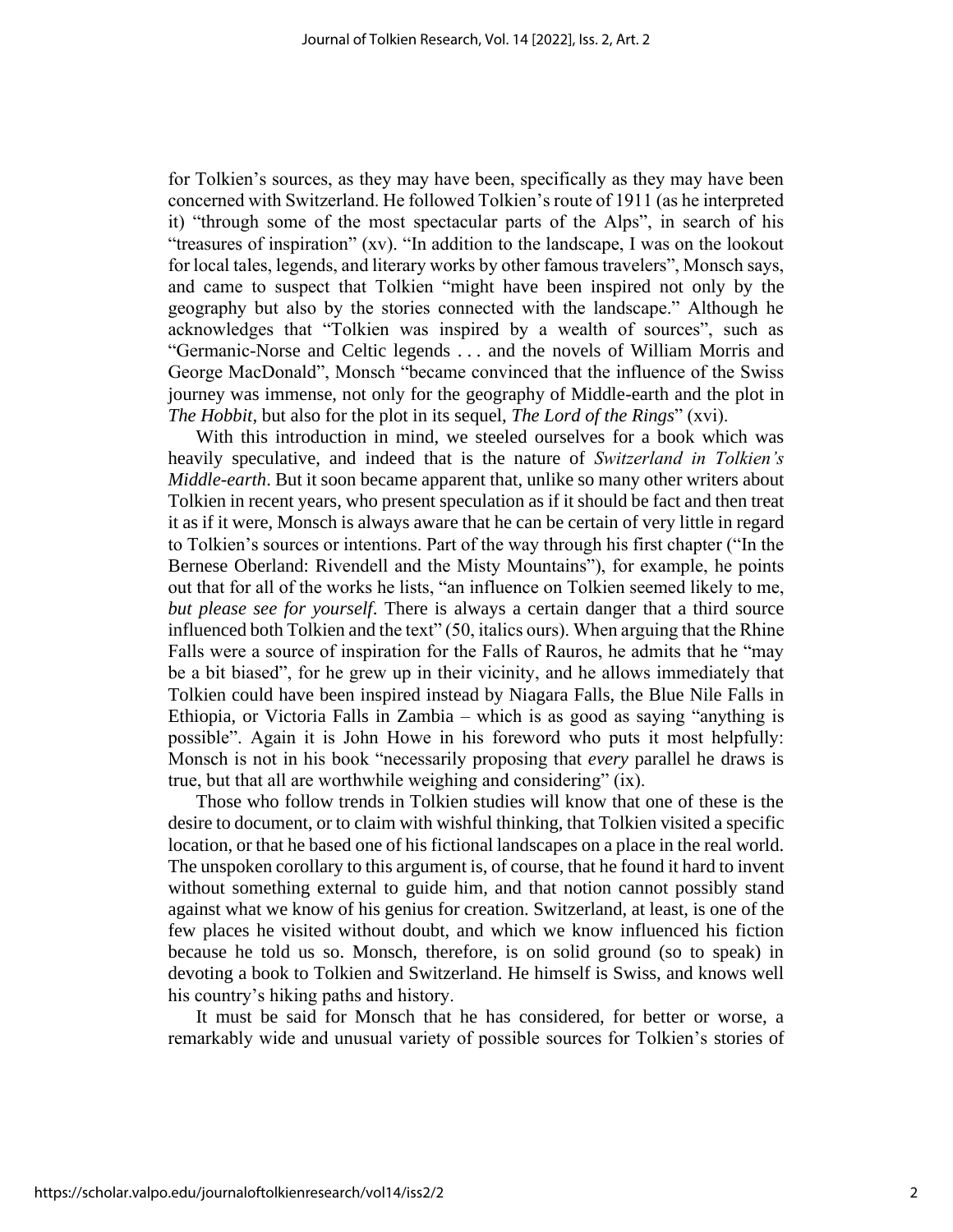Middle-earth (and that being so, it is all the more unfortunate that his book does not have an index). When seeking inspirations for the Mines of Moria and the Bridge of Khazad-dûm in *The Lord of the Rings*, for instance, he suggests the Lötschberg Tunnel and the Jungfrau Railway – both under construction in 1911 – the Aar Gorge, the Schöllenen Gorge and the Gotthard Tunnel (which "inspired famous writers and artists of the Classical and Romantic Period", 35), the Devil's Bridge (Teufelsbrücke) over the Reuss River, the novella "The Shepherd of Lake Heli" by Heinrich Zschokke ("since it is unknown whether Tolkien knew the story, caution is advised", 41), the Swiss legend "The Lords of the Red Valley", the paintings of Emil Nolde, Friedrich Schiller's "Song of the Mountain" ("Berglied"), Lord Byron's dramatic poem *Manfred*, and the art of "William Turner", that is, the English artist J.M.W. Turner, who "immortalized the [Devil's Bridge] in several paintings" (48), two of which are in the Ashmolean Museum in Oxford.

We were especially impressed by Monsch's documentation of verifiable events in Switzerland during Tolkien's visit. He confirms that there were heavy thunderstorms at the time, which we know from Tolkien's letter of 1967 inspired his description in *The Hobbit* of "terrible . . . thunder and lightning in the mountains at night, when storms come up from East and West and make war". And he suggests that since Tolkien signed the guest book in the Lauterbrunnen Valley on 5 August 1911, he may have "just arrived in Interlaken when he saw the bonfires above the lakes of Thun and Brienz", kindled every year on 1 August to mark Swiss National Day; "and if he saw them with his own eyes, it seems highly likely that they at least co-inspired the warning beacons of Gondor"  $(161)$  – well, who can say. More interesting still, because it gives us a better picture of Tolkien's experience in 1911, is that there were forest fires in Switzerland when he arrived in the Valais region; these were always distant (neither he nor Colin Brookes-Smith mentions them), but smoke may have been visible now and then, and possibly a red glow at night.

Here Monsch draws a number of parallels, such as with the fume Éomer saw in the sky near Isengard in *The Lord of the Rings*, and with the burning of Dale in *The Hobbit*. He even – irrepressibly – compares a Swiss fire horn to the horns of Rohan. He would, perhaps, be more convincing in his book if he did not present so many parallels to, or similarities with, elements in Tolkien's stories. One idea leads to another, then another, and another: the process seems endless. Monsch will enthusiastically present possibilities for inspiration, then pull back from them, then argue that he himself is convinced, though others may think differently. At least his is an honest approach, and one cannot say he is not thorough.

> Christina Scull & Wayne G. Hammond Williamstown, Massachusetts